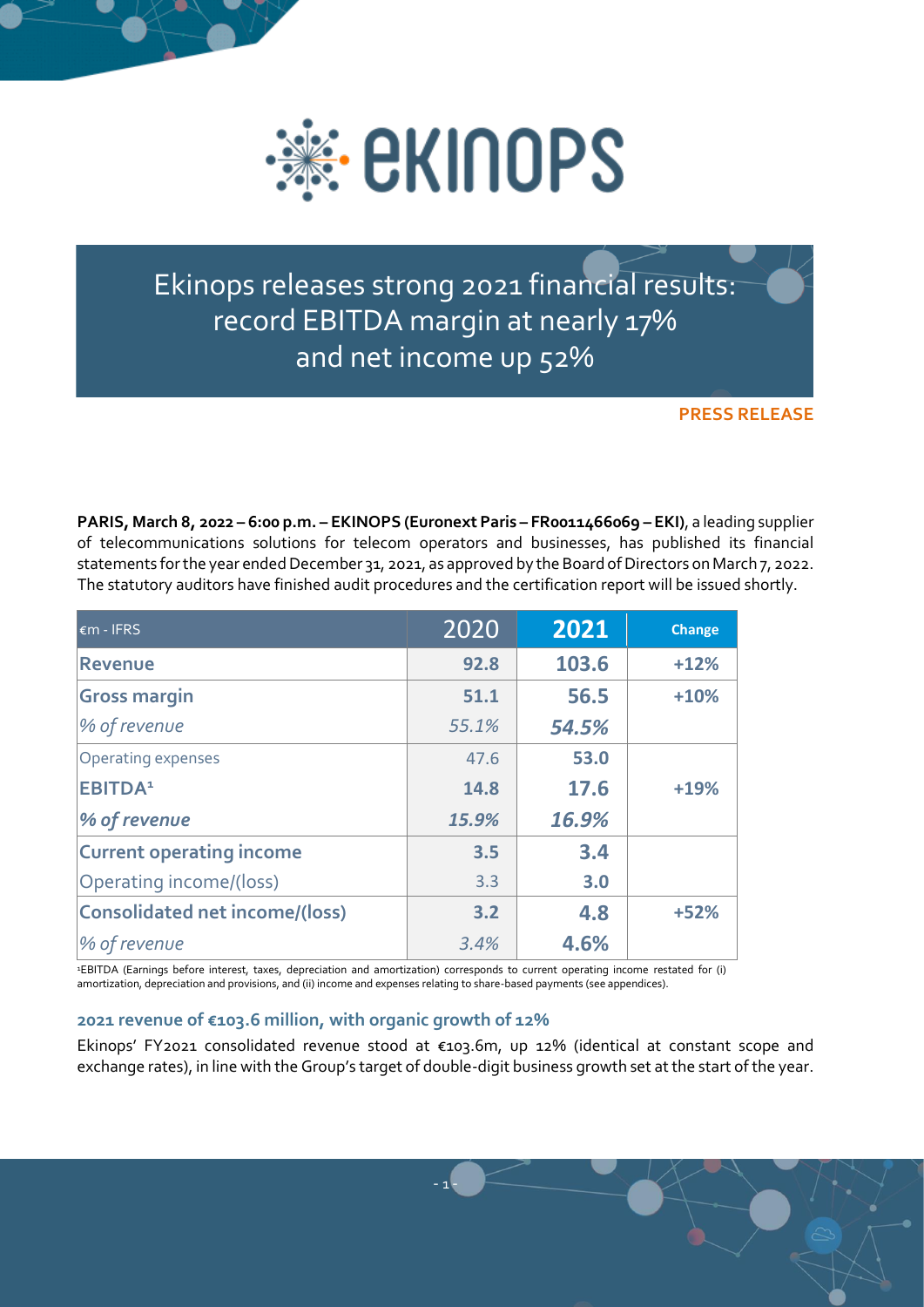



This trend is the result of solid momentum in all the Group's activities, particularly in Optical Transport solutions. In addition, revenue generated by software and services grew by more than 60%, representing 14% of Group revenue in 2021 (compared with 10% in 2020).

Internationally, FY 2021 was marked by dynamic growth, with 25% growth in North America (in USD) and 28% in EMEA (Europe excluding France, Middle East and Africa).

# **Solid gross margin rate at 54.5% despite the global component crisis**

Despite the persistent supply problems for certain electronic components, Ekinops' gross margin remained solid in 2021 at €56.5m, up 10% on an annual basis, as Ekinops successfully controlled the supply chain and passed part of the component pricing increases onto equipment sales prices. The Group also benefited from the increase in the share of software and services in its business mix.

Gross margin represented 54.5% of 2021 revenue, in line with the long-term target range (52%-56%).

## **Record annual EBITDA<sup>1</sup> margin at nearly 17%**

In 2021, Ekinops posted EBITDA<sup>1</sup> of €17.6m, up 19% YoY.

The increase in operating expenses was contained (11%), while enabling the company to make the investments required to step up its development, notably with 25 net hires over the period mainly in R&D.

EBITDA margin set another record, at 16.9% versus 15.9% for FY 2020 and 16.0% for 2019.

After net depreciation, amortization and provisions ( $\epsilon$ 11.3m, of which  $\epsilon$ 5.8m of amortization charges related to intangible assets following purchase price allocation) share-based payments expenses (€2.8m), current operating income amounted to  $\varepsilon_3.4$ m in 2021, representing 3.3% of revenue. Excluding amortization related to the intangible assets identified after purchase price allocation, the current operating margin was 8.9%.

After booking remaining operating revenue and expenses (€0.4m), primarily related to the external growth strategy (i.e., the acquisition of SixSq in November 2021), operating income was €3.0m.

In 2021, Ekinops reported positive financial income of €0.2m, including a €0.6m exchange rate gain.

After accounting for net corporate tax income of €1.6m (with €2.6m of deferred taxes), annual net income rose 52% to  $\epsilon$ 4.8m, representing a net margin of 4.6%.

# **Net cash up €3.5 million to €21.6 million<sup>2</sup> as of December 31, 2021**

Supported by cash flow before taxes and net borrowing costs of €17.0m, up 23%, Ekinops generated operating cash flow of €12.5m in 2021, versus €7.2m in 2020. The increase in working capital remained in line with the growth in business activity (+€4.0m at December 31, 2021), particularly high by the end of FY 2021.

Cash outflow from investing activities amounted to -€6.1m, of which -€5.0m of CAPEX including €2.9m of R&D capitalization.

Cash flow from financing activities amounted to -€10.8m in 2021, of which -€5.7m in net repayments of bank debts (including pre-financing of the R&D tax credit (CIR)) and a -€3.2m decrease in factoring.

Overall, cash and cash equivalents decreased by €4.2m in 2021.

As of December 31, 2021, cash and cash equivalents totaled  $\epsilon_4$ 5.4m and financial borrowings fell to  $\epsilon$ 23.8m from €31.6m in 2020. Ekinops continued to benefit from a highly robust financial position, which was further strengthened at the end of the financial year, posting net cash<sup>2</sup> of  $\epsilon$ 21.6m at 2021 year-end, up €3.5m from the €18.1m posted in 2020.

- 2 -

<sup>1</sup>EBITDA (Earnings before interest, taxes, depreciation and amortization) corresponds to current operating income restated for (i) amortization, depreciation and provisions, and (ii) income and expenses relating to share-based payments (see appendices).

<sup>2</sup> Net cash = cash and cash equivalents – borrowings (excluding bank debt relating to French research tax credit (CIR) pre-financing and IFRS 16 lease liabilities)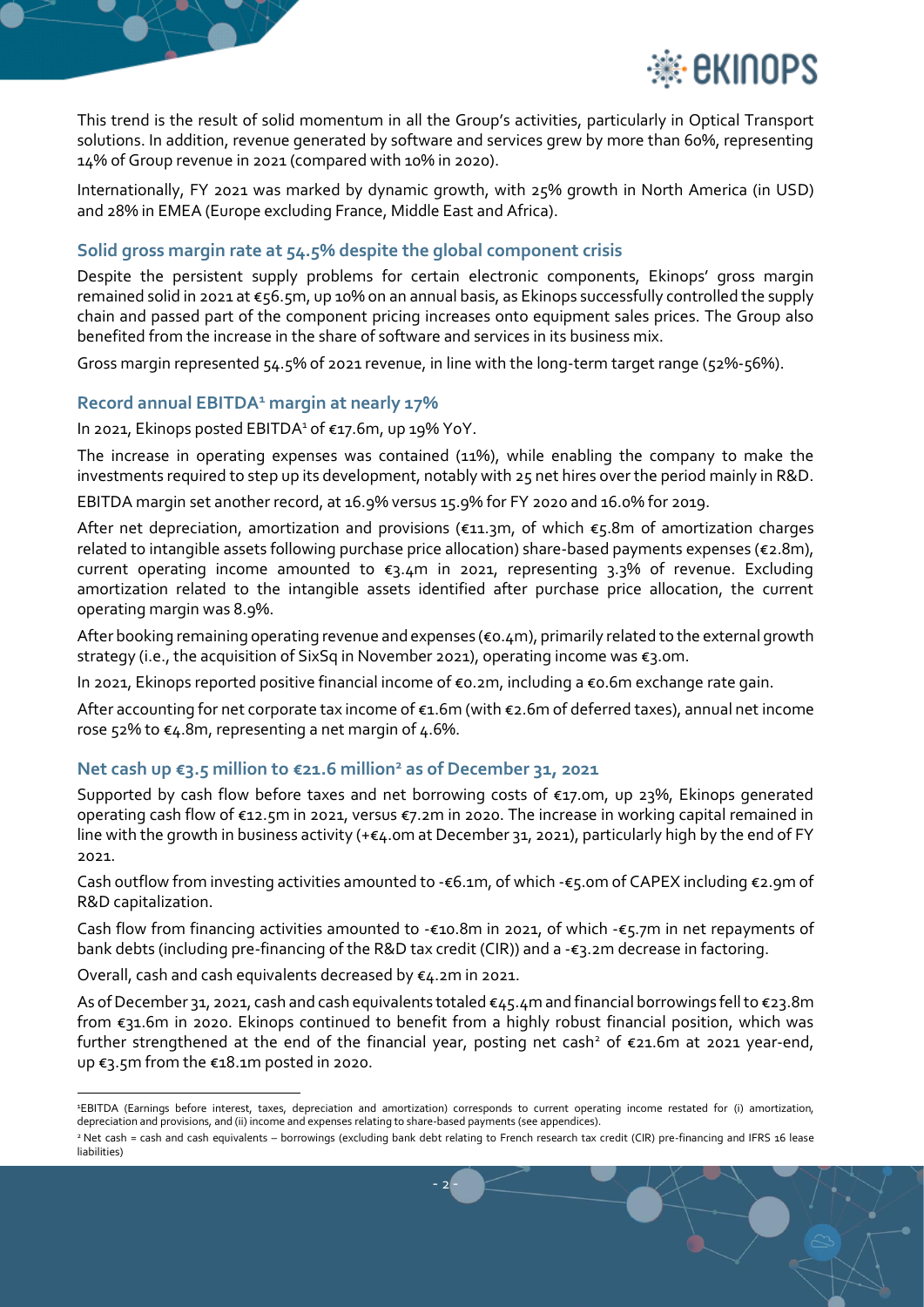

| ASSETS - €m<br><b>IFRS</b>         | 12/31 | 12/31<br>2020 2021 | EQUITY & LIABILITIES - €m<br><b>IFRS</b> | 12/31 | 12/31<br>2020 2021 |
|------------------------------------|-------|--------------------|------------------------------------------|-------|--------------------|
| Non-current assets                 | 77.6  | 75.2               | <b>Shareholders' equity</b>              | 90.9  | 98.8               |
| o/w goodwill                       | 28.3  | 29.4               | <b>Financial liabilities</b>             | 31.6  | 23.8               |
| o/w intangible assets              | 27.2  | 23.2               | o/w bank loans                           | 21.9  | 18.4               |
| o/w right-of-use assets            | 5.3   | 4.6                | o/w factoring                            | 7.8   | 4.5                |
| <b>Current assets</b>              | 41.2  | 49.7               | <b>R&amp;D tax credit pre-financing</b>  | 6.3   | 4.8                |
| lo/w inventories                   | 13.9  | 19.0               | <b>Trade payables</b>                    | 12.4  | 16.2               |
| lo/w trade receivables             | 22.3  | 24.2               | <b>Lease liabilities</b>                 | 5.5   | 4.7                |
| <b>Cash &amp; cash equivalents</b> | 49.6  | 45.4               | <b>Other liabilities</b>                 | 21.8  | 22.0               |
| <b>TOTAL</b>                       | 168.5 | 170.3              | <b>TOTAL</b>                             | 168.5 | 170.3              |

## **2022 growth ambition: beat 2021 to tend towards 15%**

Following a dynamic 2021 performance, which enabled Ekinops to scale up, with revenue topping the €100m mark for the first time and a record EBITDA margin, the Group has strong ambitions for 2022.

Bolstered by the growing success of its Optical Transport Network (OTN) solutions and strengthened by the launch of the new ETSc compact platform, the major partnership with Fujitsu in North America and its proven leadership in virtualization and SD-WAN technologies in Access, Ekinops is aiming to generate greater organic growth in 2022.

After two years of uncertainty caused by the health crisis, Ekinops is seeking to accelerate its development and put itself in a position to achieve greater organic growth, while remaining particularly vigilant in response to the component crisis that is ongoing in 2022.

In this perspective, investments and recruitments will be intensified in 2022—both in R&D to consolidate the leading position of the OTN range and SD-WAN solutions and in sales and marketing following two years of slow activity (business trips, trade shows, etc.) during the pandemic. Backed by an optimal range of solutions, Ekinops' intends to accelerate its commercial development and new client acquisition in 2022 by focusing on strengthening its sales force in 2022.

### **2022 financial targets**

Ekinops has set the following targets for FY 2022:

- **robust organic growth**, at least equal to 2021 growth (+12%);
- **The state of state is grown of the state of some of state is and considering the potential state is and repotential state of state potential** impact of the supply chain crisis on electronic components, which is still very much ongoing;
- **EBITDA margin between 14% and 18%**, integrating human and technological investments to execute the new growth plan.

Boosted by its strong financial position in 2021, with reduced financial debts and a net cash position of more than €20m, Ekinops continues to actively pursue opportunities for external growth.

#### **Ekinops' exposure to the Russian telecom market is extremely limited**

Revenue from Russian operators was €0.8m in 2021, accounting for less than 0.8% of revenue in the most recent financial year.

- 3 -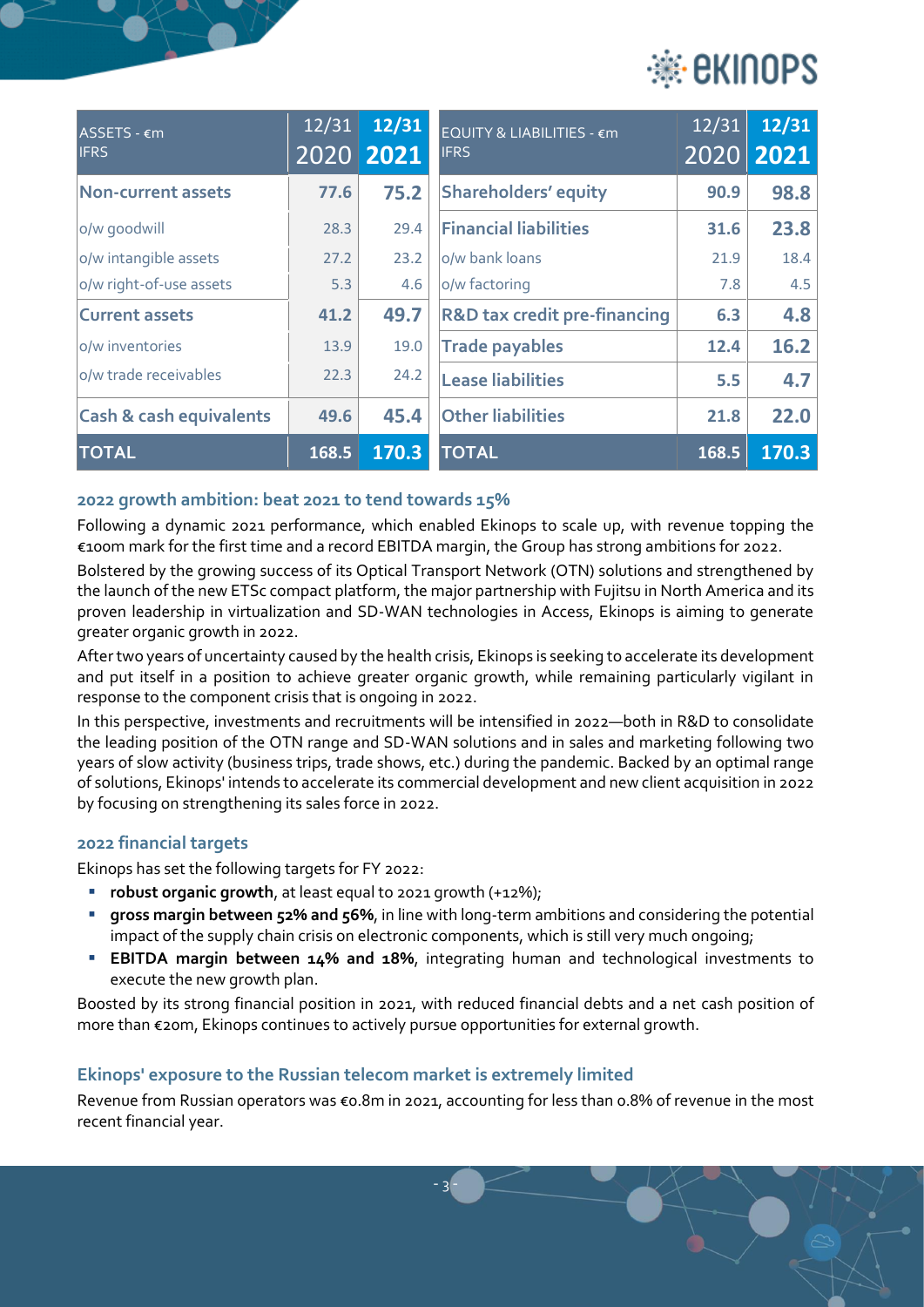



#### **2022 financial calendar**

| Date                    | Release                     |
|-------------------------|-----------------------------|
| April 12, 2022          | Q1 2022 revenue             |
| May 25, 2022            | <b>General Meeting</b>      |
| <b>July 11, 2022</b>    | Q <sub>2</sub> 2022 revenue |
| <b>July 28, 2022</b>    | H1 2022 results             |
| October 11, 2022        | Q <sub>3</sub> 2021 revenue |
| <b>January 11, 2023</b> | FY 2022 revenue             |
| March 7, 2023           | 2022 annual results         |

All press releases are published after Euronext Paris market close.

| <b>EKINOPS Contact</b> | <b>Investors</b>                              | <b>Press</b>                                    |
|------------------------|-----------------------------------------------|-------------------------------------------------|
| Didier Brédy           | <b>Mathieu Omnes</b>                          | Nicolas Bouchez                                 |
| Chairman and CEO       | Investor relation                             | Press relation                                  |
| contact@ekinops.com    | Tel.: +33 (0)1 53 67 36 92<br>momnes@actus.fr | Tel.: +33 (0)1 53 67 36 74<br>nbouchez@actus.fr |

#### **About EKINOPS**

Ekinops is a leading provider of open and fully interoperable Layer 1, 2 and 3 solutions to service providers around the world. Our programmable and highly scalable solutions enable the fast, flexible and cost-effective deployment of new services for both high-speed, high-capacity optical transport as well as virtualization-enabled managed enterprise services. Our product portfolio consists of three highly complementary product and service sets:

- EKINOPS 360 provides optical transport solutions for metro, regional and long-distance networks with WDM for highcapacity point-to-point, ring and optical mesh architectures, and OTN for improved bandwidth utilization and efficient multi-service aggregation.
- OneAccess offers a wide choice of physical and virtualized deployment options for Layer 2 and Layer 3 access network functions.
- Compose supports service providers in making their networks software-defined with a variety of software management tools and services, including the scalable SD-WAN Xpress.

As service providers embrace SDN and NFV deployment models, Ekinops enables future-proofed deployment today, enabling operators to seamlessly migrate to an open, virtualized delivery model at a time of their choosing.

A global organization, Ekinops (EKI) - a public company traded on the Euronext Paris exchange - is headquartered in Lannion, France, and Ekinops Corp., a wholly owned subsidiary, is incorporated in the USA.

- 4 -



Name: Ekinops ISIN code: FR0011466069 Ticker: EKI EURONEXT Total number of shares: 25,962,052

For more information, visi[t www.ekinops.com](http://www.ekinops.com/)